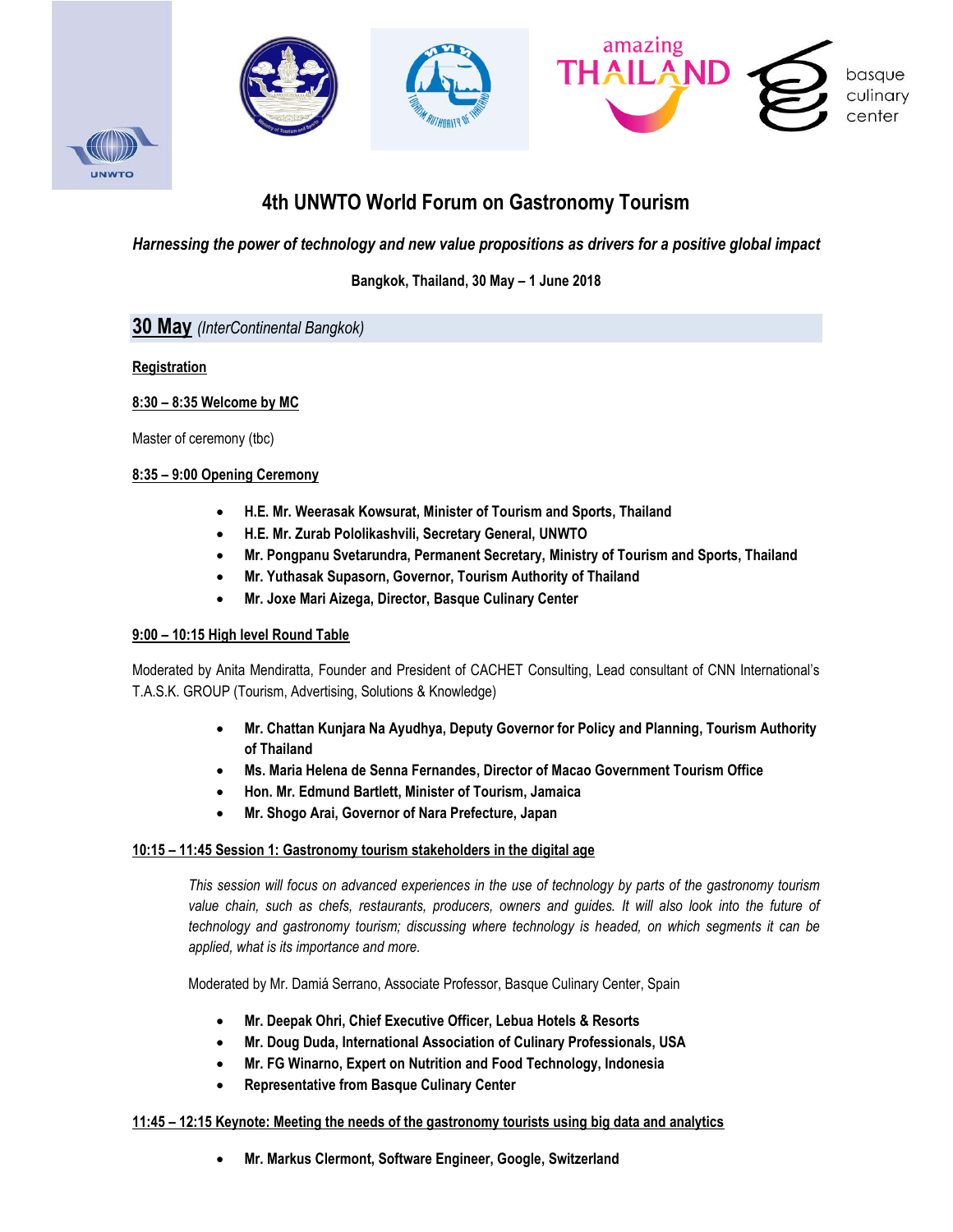#### **12:15 – 13:30 Lunch break**

### **13:30 – 15:00 Session 2: Gastronomy tourism and technology: product design, marketing and customer relations**

*This session will focus on topics such as marketing, how the tourist is informed, how, why and when booking and purchases are done, the experience and the reviews that follow, as well as the digital reputation of a place.*

Moderated by UNWTO

- **Mr. David Fiedler, Director of Experience Design, ICF Olson, USA**
- **Mr. Kimi Liu, Director from Ctrip Gastronomy Department, China**
- **Ms. Sarah Mathews, Head of Destination Marketing – APAC, TripAdvisor, China**
- **Mr. Stephen Joyce, CEO, Rezgo, Canada**

**15:00 – 15:30 Presentation by CNN: Destination Promotion through Gastronomy**

**Ms. Sunita Rajan, Senior Vice President, CNN International Commercial Asia**

# **15:30 – 16:00 Presentation of the UNWTO AM Report on Gastronomy Tourism: The case of Japan**

- **UNWTO Representative**
- **Mr. Shinichi Nakamura, Executive Director, Japan Travel and Tourism Association (JTTA)**
- **Mr. Seiichiro Kubo, President, Gurunavi Inc.**

# **16:00 - 17:30 UNWTO member's panel: experiences and best practices**

*This section will consist of presentations showing examples of successful initiatives in gastronomy tourism, providing an ideal space for the exchange of expertise and for the development of projects that foster sustainable practices in gastronomy tourism.*

- **Mr. Antonio Montecinos, Pan-American Confederation of Hospitality and Tourism Schools (CONPEHT), Mexico**
- **H.E. Mr. Ben Weyts, Flemish Minister for Mobility, Public Works, the Vlaamse Rand, Tourism and Animal Welfare, Government of Flanders**
- **Mr. Francisco Madrid, Anáhuac University, Mexico, Teaching Gastrodiplomacy, Mexico**
- **Dr. Temsegan Assefa, JTB, Japan**
- **Ms. Marcella Gaspardone, Marketing, PR and Convention Bureau Manager, Turismo Torino e Provincia, Italy**
- **Ms. Mun Yee, Griffith University, Australia**
- **Ms. Jutamas Wisansing, Perfect Link Consulting Group, Thailand**

# **17:30 - 18:00 Session 3: Experiencing a differentiated value proposition through gastronomy tourism: the role of the community and local start-ups**

Introduction by MC

*Workshop video presentations: 5 min*

# **19:30 – 22:00 Opening Gala Dinner**

**Presentation: A Taste of Thailand**

**31 May** (*InterContinental Bangkok and various locations in Bangkok)*

### **8:00 - 13:00 Workshops (led by start-ups)**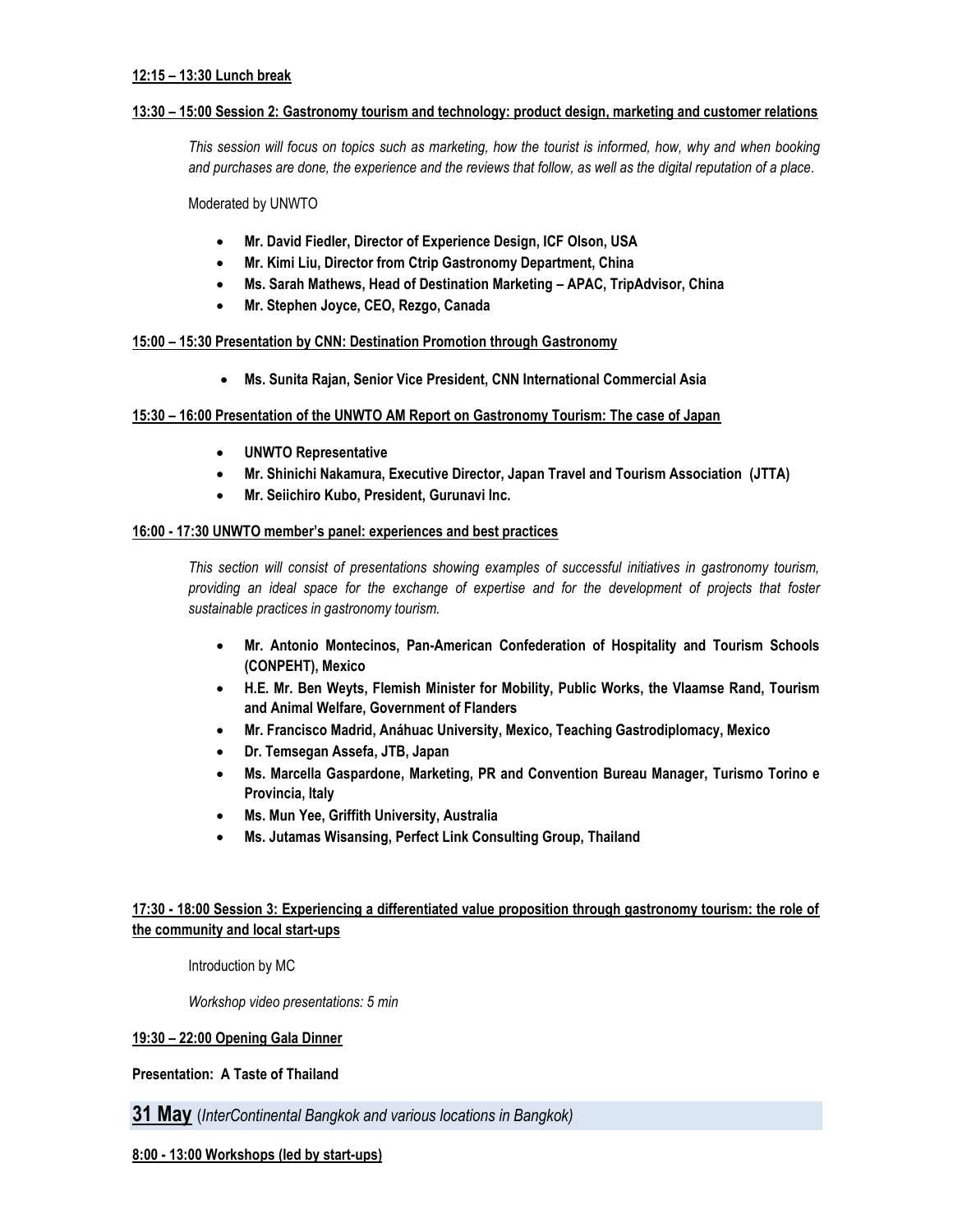# **Bangkok Food Tours Workshop: From Zero to Food Heroes - how Bangkok Food Tours uses technology and service design to reinterpret local food and revitalize the old town**

*In this workshop, led by Bangkok Food Tours (BFT), participants will learn and experience the first ever behind-the-scene tour on how the startup deploys technology and service design process to acquire customers and scale up its business, whilst helping the local community. The workshop will begin with an introduction of BFT, followed by a discussion on the technology and service design that BFT uses to innovate its travel programme. Participants will be given the Historic Bangrak Food and Cultural Walking Tour, awarded Thailand's best cultural tour programme. The hands-on tour will illustrate how technology and BTF's handcrafted tour design enable them to enhance the travel experience. The tour will feature local dishes, such as sweetened banana with coconut milk, taco-like ancient dessert filled with coconut cream, Chinese chive dumplings, beef soup and traditional Thai coffee or tea.* 

#### **HiveSters Workshop: Nang Loeng, the culture amazing race program**

This workshop, led by HiveSters, will take participants to Nang Loeng. The route to Nang Loeng will explore how technology and *sustainable tourism has helped bring back the disappearing community and culture of Nang Loeng. Participants will get to enjoy the century-old market and taste traditional food.* 

# **LocalAlike Workshop: Local Shade with Hidden Desserts**

*Starting with the introduction of the nine Thai auspicious desserts, each with different meanings and ways of cooking*. *Explore the old town surrounded by ancient temples of over 100 years old such as Wat Prayurawongsawat, the royal temple*. *Learn about the local Thai lifestyle which is closely bound to temples*. *Every morning people would prepare food delicately and make merit by offering food to monks*. *After that, proceed to the Princess Mother Memorial Park or the locals call* "*Somdet Ya Park*". *The Princess Mother also fell in love with the charm of Thai desserts*.*Thai*-*dessert making workshop with teachers from the School of Culinary Arts, Suan Dusit University*.

# **Trawell Workshop: Food x Technology CITY PASS**

*This workshop, led by Trawell, will explore Trawell's core product: CITY PASS. CITY PASS is a self-guided tour application that aims to bring travelers from main attractions into those of SMEs and local communities in order to support local communities and local entrepreneurs in overcoming the challenges of displacement and gentrification. Participants will experience CITY PASS in action and be taken to hidden restaurants and shops in and around the old town that are all facing displacement by both the private and public sector. Participants will be divided into three groups, each exploring a separate area: Ghost door, Sam Phrang and Banglamphu.* 

#### **13:00 - 14:00 World Café (InterContinental Bangkok)**

*Sharing lessons learned and conclusions from the workshops*

# **14:00 – 15:30 Session 4**: **The authenticity of the value proposition and shared value creation in gastronomy tourism: collaboration as a source of innovation**

This session will look at cultural diversity as an element of value for tourists when choosing a destination. It will *discuss how authenticity has become the new luxury and tourists are increasingly interested in giving back to the local community at the tourism destination. What are the impacts of altruism as an element of value on tourism? How do tourism stakeholders value and generate tourism products and experiences that are based upon the cultural diversity of a destination? Furthermore, this session will look at how destinations are intercultural territories and how giving back to the local communities can be a unique selling point that adds value and generates local economic development.* 

Moderated by Ms. Amaia López de Heredia, Associate Professor, Basque Culinary Center, Spain

- **Ms. Sangeeta Singh, Head of National Association of Street Vendors of India – NASVI, India**
- **Mr. Sarote Phornprapha, President of Dusit Thani College and the Director of Operation Thailand – Dusit Education**
- **Mr. Sriram Vaidhya, Head of Airbnb Experiences for Southeast Asia and India**

#### **15:30 – 16:00 Keynote: Gastronomy Tourism: Linking sustainability, differentiation and community**

 **Dr. Ian Yeoman, Associate Professor, School of Management, University of Wellington, New Zealand**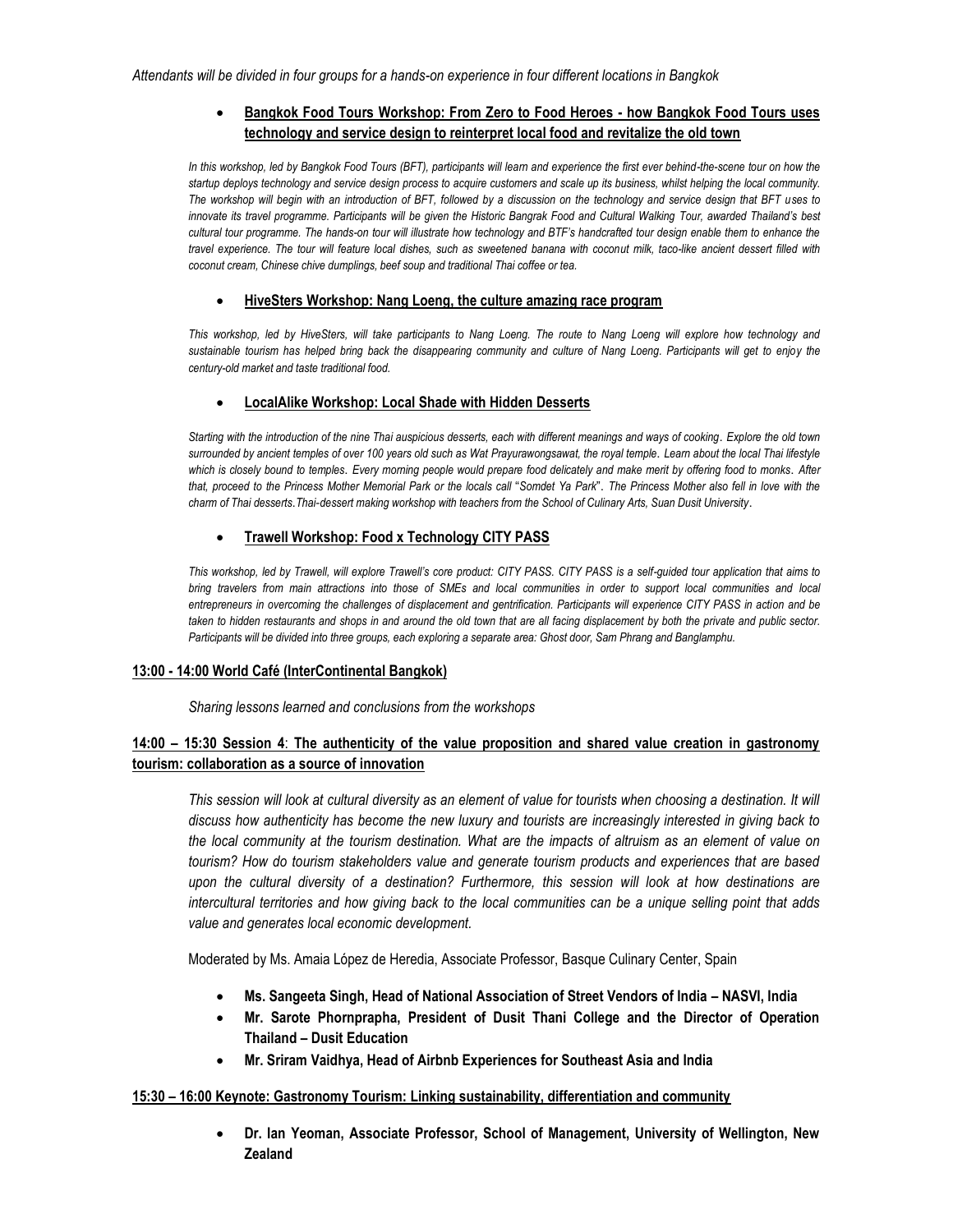# **16:00 – 17:30 Session 5: The economic and social impact of gastronomy tourism: the effect in the whole value chain and the Sustainable Development Goals**

*This session will discuss the challenges that the gastronomy value chain has to tackle in order to preserve identity and authenticity in the face of globalization and digital transformation.* 

Moderated by Mr. Iñaki Gaztelumendi, Associate Professor, Basque Culinary Center, Spain

- **Ms. Laura Fandos, Director of Strategy, GlobalDit, Spain**
- **Ms. Jia Choi, President, O'ngo Food Communications, Republic of Korea**
- **Ms. Eunice Tan, Lecturer in Tourism at Murdoch University, Singapore Office**
- **Mr. Mario Hardy, CEO, PATA**

# **17:30 - 18:00 UNWTO member's panel: experiences and best practices**

*This section will consist of presentations showing examples of successful initiatives in gastronomy tourism, providing an ideal space for the exchange of expertise and for the development of projects that foster sustainable practices in gastronomy tourism.*

- **Mr. Dieuveil Malonga, Chef and Owner of Group Dieuveil Malonga, Germany**
- **Mr. Fernando Olivera Rocha, Secretario de Turismo de Guanajuato, Mexico**
- **Ms. Jacinta Dalton, Galway International Hotel School, GMIT & Failte Ireland Food Champion, Ireland**
- **Ms. Nicola Madden-Greig, Chairperson, Jamaican Gastronomy Network**

# **19:30 Dinner – Basque Cuisine (Nai Lert Park Heritage Home)**

# **1 June** *(InterContinental Bangkok and various locations in Bangkok)*

# **07:30 Depart from official hotels**

#### **8:30 – 13:30 Session 6 Workshops (with lunch)**

# **Bangkok Food Tour: Foodie in Love: Talad Phlu Market & Offbeat Culinary Journey**

Talad Phlu is located in Thonburi District, on the west bank of the Chao Phraya river across Bangkok. Nicknamed Chinatown of Thonburi, Talad Phlu is a wet market with a long history and is popular among locals as a foodie's heaven. The rustic atmosphere of the market takes you back in time, as if you weren't in Bangkok but were somewhere upcountry. Sharing the space with produce and household item stalls are generation-old eateries and street food vendors. An unimaginable variety of food is available mostly in the morning, but every day for you to try.

# **HiveSters Workshop: TALAD NOI NEIGHBOURHOOD Hidden Foodie Treasure Hunt**

For this workshop, participants will be taken to Talad Noi. The route to Talad Noi will explore the hidden community of Thailand's Chinatown with HiveSters' signature "Hidden Foodie Treasure Hunt". Participants will learn how tourism has helped preserve the culture and community, as well as experience the unique culture of the Thai-Chinese community and gastronomy.

# **Local Alike: A Day as a Cultural Explorer**

Explore Kudeejeen Community, an old riverfront community in Thonburi district. Kudeejeen is known as a community of 3 religions and 4 beliefs. It is over 200 years old but its heritage and culture from their ancestors were preserved very well, especially its food culture. They still make Portuguese food which is rare to find nowadays, snacks from the royal kitchen of King Rama V and the famous Kudeejeen bakery which is the combination of Thai-Chinese-Portuguese recipe. Learn more about the history of the community through its live museum.

# **Trawell Workshop: Food x Historical Cultural Communities**